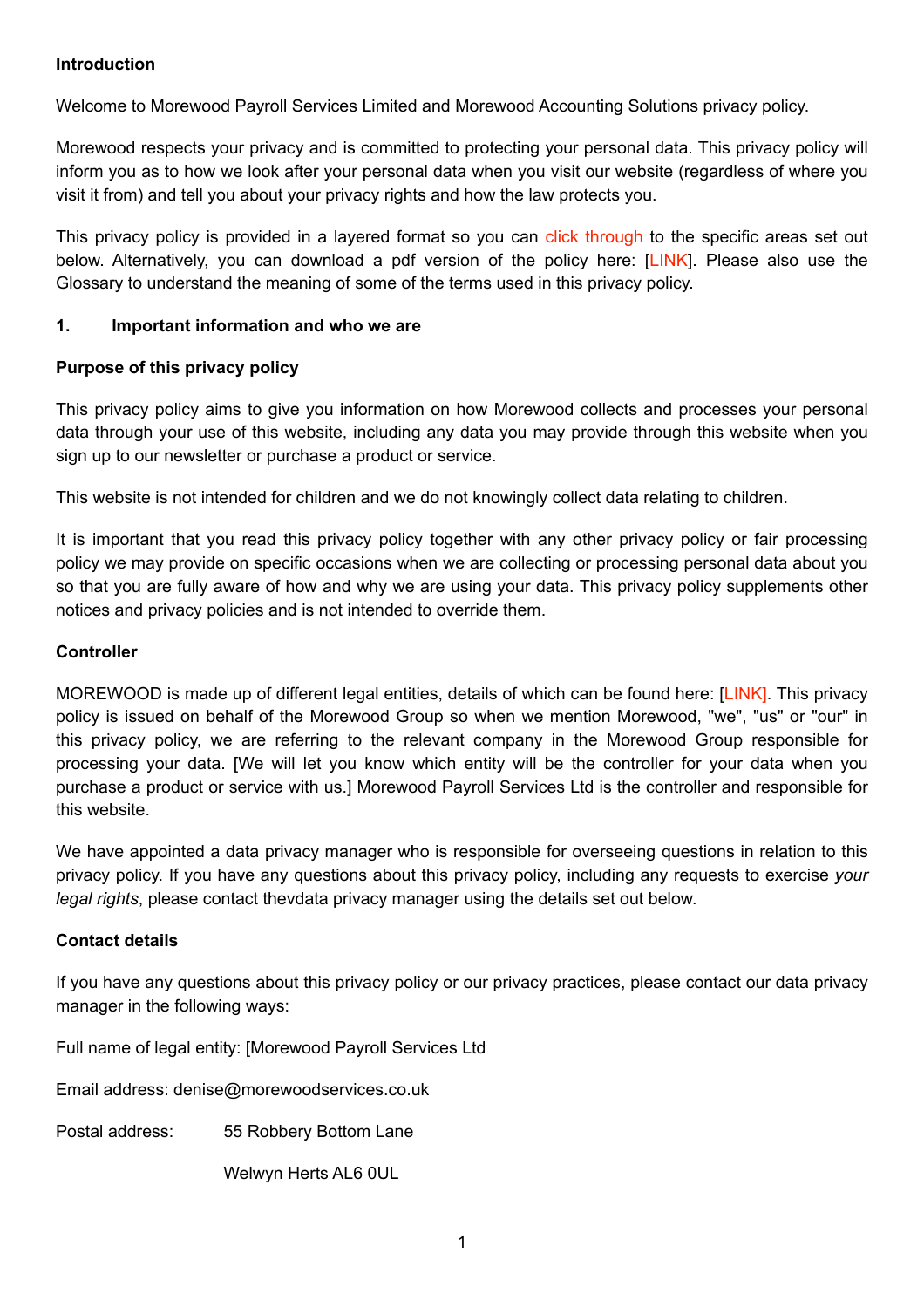[Telephone number: 01438 743215

You have the right to make a complaint at any time to the Information Commissioner's Office (ICO), the UK regulator for data protection issues (www.ico.org.uk). We would, however, appreciate the chance to deal with your concerns before you approach the ICO so please contact us in the first instance.

## **Changes to the privacy policy and your duty to inform us of changes**

We keep our privacy policy under regular review. This version was last updated on 1st February 2022. Historic versions can be obtained by contacting us.

It is important that the personal data we hold about you is accurate and current. Please keep us informed if your personal data changes during your relationship with us.

## **Third-party links**

This website may include links to third-party websites, plug-ins and applications. Clicking on those links or enabling those connections may allow third parties to collect or share data about you. We do not control these third-party websites and are not responsible for their privacy statements. When you leave our website, we encourage you to read the privacy policy of every website you visit.

## **2. The data we collect about you**

Personal data, or personal information, means any information about an individual from which that person can be identified. It does not include data where the identity has been removed (anonymous data).

We may collect, use, store and transfer different kinds of personal data about you which we have grouped together as follows:

- **Identity Data** includes [first name, maiden name, last name, username or similar identifier, marital status, title, date of birth and gender].
- **Contact Data** includes [billing address, delivery address, email address and telephone numbers].
- **Financial Data** includes [bank account and payment card details].
- **Transaction Data** includes [details about payments to and from you and other details of products and services you have purchased from us].
- **Technical Data** includes [internet protocol (IP) address, your login data, browser type and version, time zone setting and location, browser plug-in types and versions, operating system and platform, and other technology on the devices you use to access this website].
- **Profile Data** includes [your username and password, purchases or orders made by you, your interests, preferences, feedback and survey responses].
- **Usage Data** includes [information about how you use our website, products and services].
- **Marketing and Communications Data** includes [your preferences in receiving marketing from us and our third parties and your communication preferences].

We also collect, use and share **Aggregated Data** such as statistical or demographic data for any purpose. Aggregated Data could be derived from your personal data but is not considered personal data in law as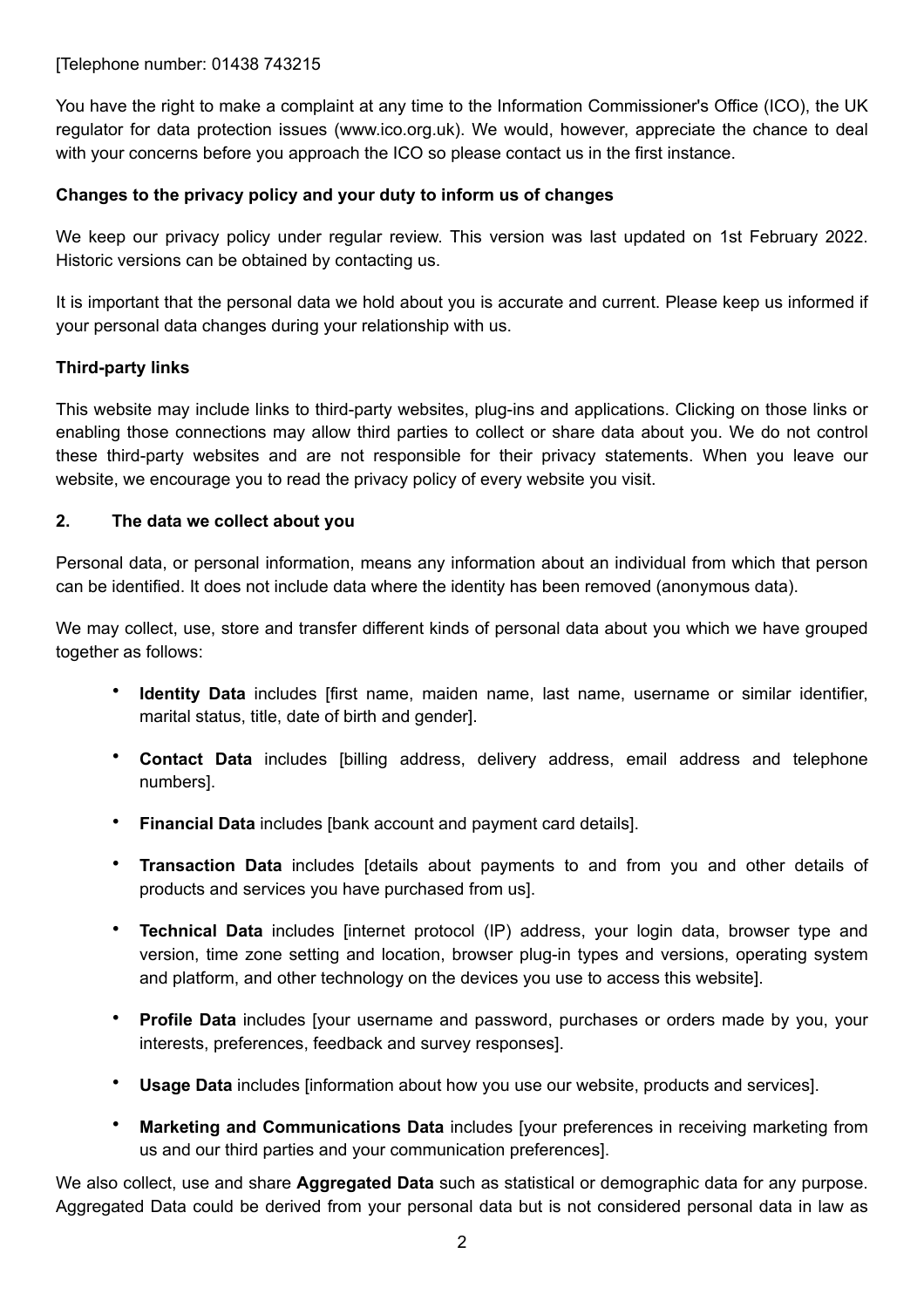this data will **not** directly or indirectly reveal your identity. For example, we may aggregate your Usage Data to calculate the percentage of users accessing a specific website feature. However, if we combine or connect Aggregated Data with your personal data so that it can directly or indirectly identify you, we treat the combined data as personal data which will be used in accordance with this privacy policy.

We do not collect any **Special Categories of Personal Data** about you (this includes details about your race or ethnicity, religious or philosophical beliefs, sex life, sexual orientation, political opinions, trade union membership, information about your health, and genetic and biometric data). Nor do we collect any information about criminal convictions and offences.

## **If you fail to provide personal data**

Where we need to collect personal data by law, or under the terms of a contract we have with you, and you fail to provide that data when requested, we may not be able to perform the contract we have or are trying to enter into with you (for example, to provide you with goods or services). In this case, we may have to cancel a product or service you have with us but we will notify you if this is the case at the time.

## **3. How is your personal data collected?**

We use different methods to collect data from and about you including through:

- **Direct interactions.** You may give us your Identity, Contact and Financial Data by filling in forms or by corresponding with us by post, phone, email or otherwise. This includes personal data you provide when you:
	- apply for our products or services;
	- subscribe to our service or publications;
	- request marketing to be sent to you;
	- enter a competition, promotion or survey; or
	- give us feedback or contact us.
- **Automated technologies or interactions.** As you interact with our website, we will automatically collect Technical Data about your equipment, browsing actions and patterns. We collect this personal data by using cookies[, server logs] and other similar technologies. [We may also receive Technical Data about you if you visit other websites employing our cookies.] Please see our cookie policy [LINK] for further details.
- **Third parties or publicly available sources.** We will receive personal data about you from various third parties [and public sources] as set out below Technical Data from the following parties:
	- (a) analytics providers [such as Google based outside the UK];
	- (b) advertising networks based [inside **OR** outside] the UK]; and
	- (c) search information providers based [inside **OR** outside] the UK].
- Contact, Financial and Transaction Data from providers of technical, payment and delivery services based [inside **OR** outside] the UK].
- Identity and Contact Data from data brokers or aggregators based [inside **OR** outside] the UK].
- Identity and Contact Data from publicly available sources [such as Companies House and the Electoral Register based inside the UK].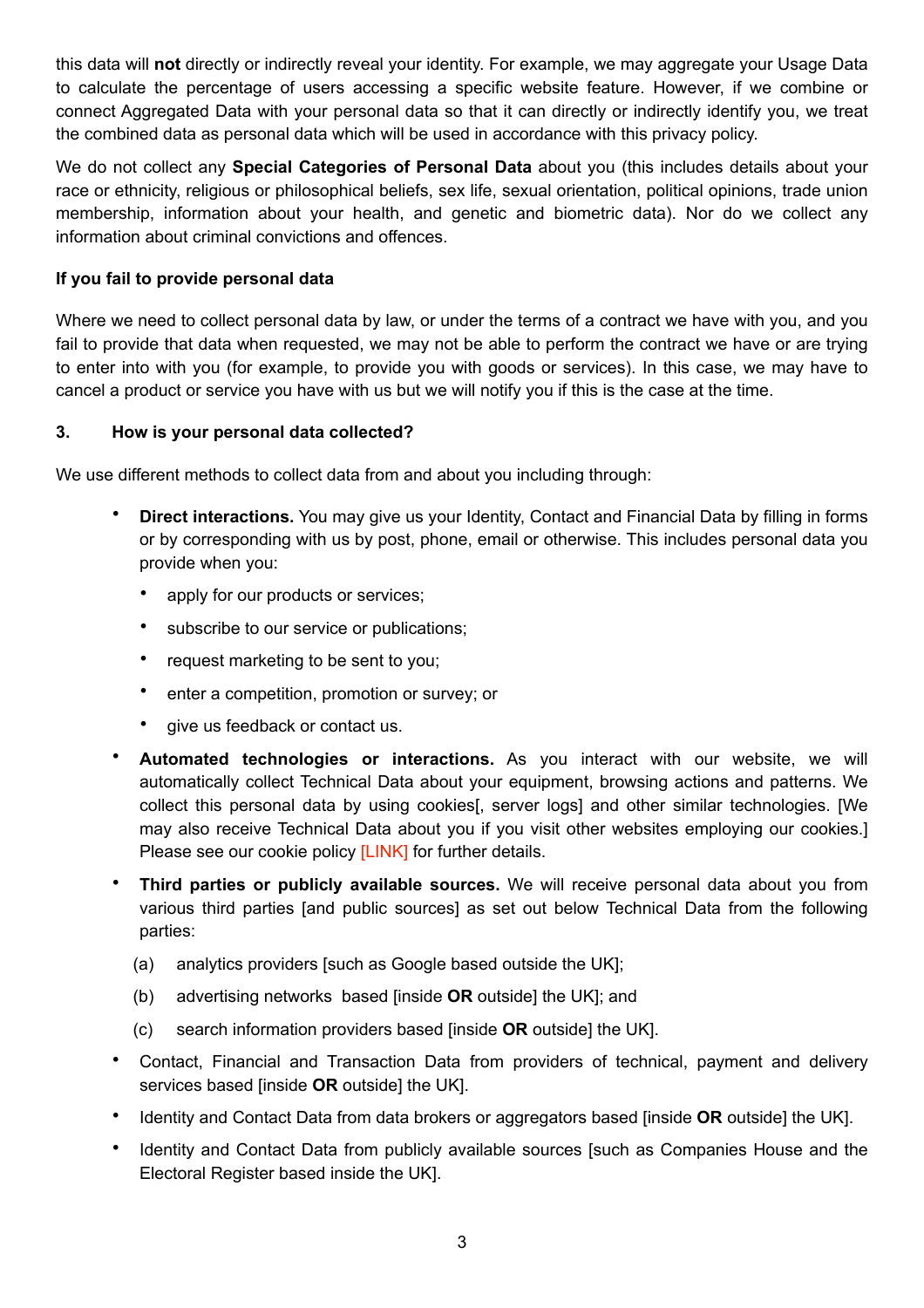### **4. How we use your personal data**

We will only use your personal data when the law allows us to. Most commonly, we will use your personal data in the following circumstances:

- Where we need to perform the contract we are about to enter into or have entered into with you.
- Where it is necessary for our legitimate interests (or those of a third party) and your interests and fundamental rights do not override those interests.
- Where we need to comply with a legal obligation.
- Generally, we do not rely on consent as a legal basis for processing your personal data although we will get your consent before sending third party direct marketing communications to you via email or text message. You have the right to withdraw consent to marketing at any time by contacting us.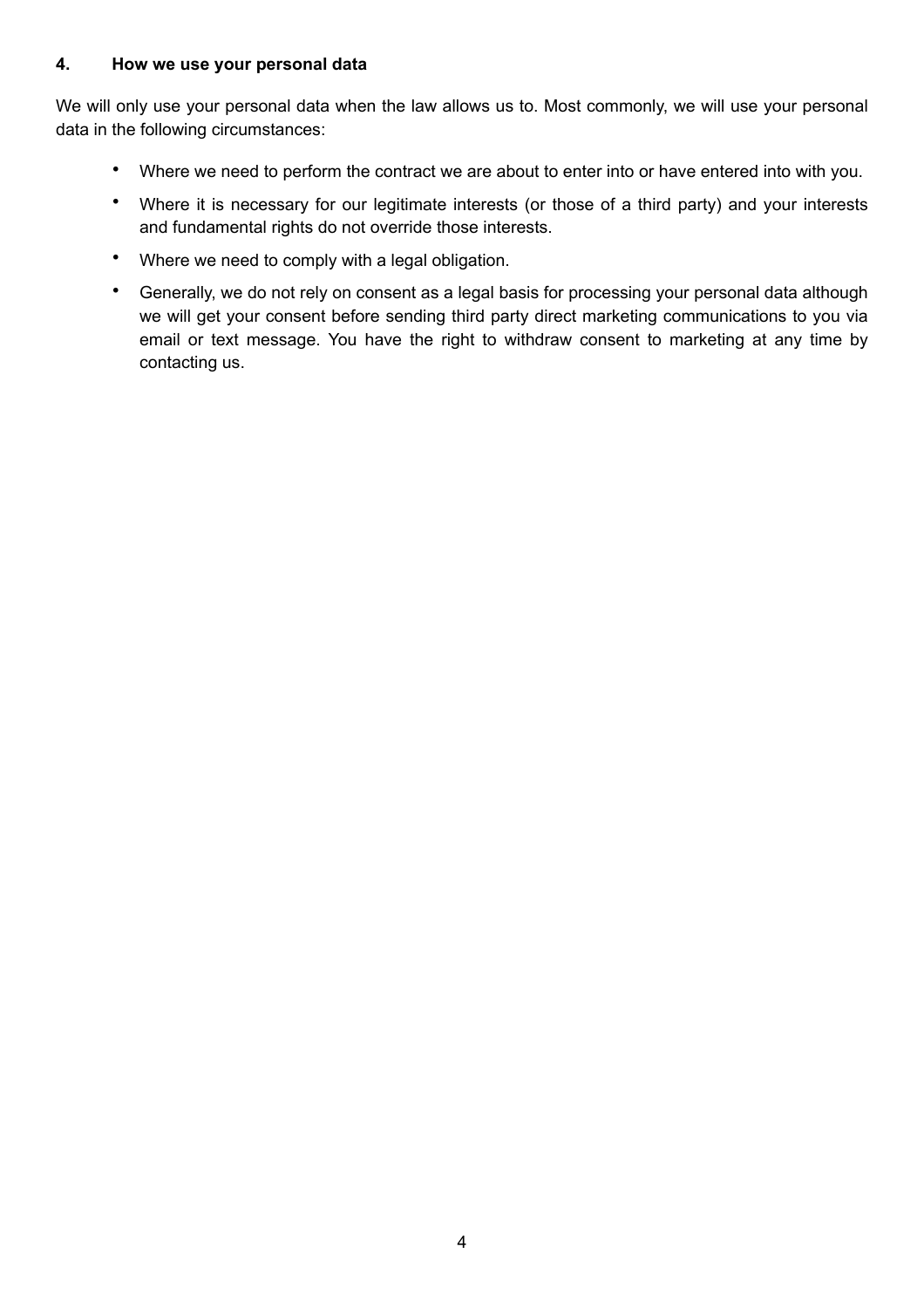### **Purposes for which we will use your personal data**

We have set out below, in a table format, a description of all the ways we plan to use your personal data, and which of the legal bases we rely on to do so. We have also identified what our legitimate interests are where appropriate.

Note that we may process your personal data for more than one lawful ground depending on the specific purpose for which we are using your data. Please contact us if you need details about the specific legal ground we are relying on to process your personal data where more than one ground has been set out in the table below.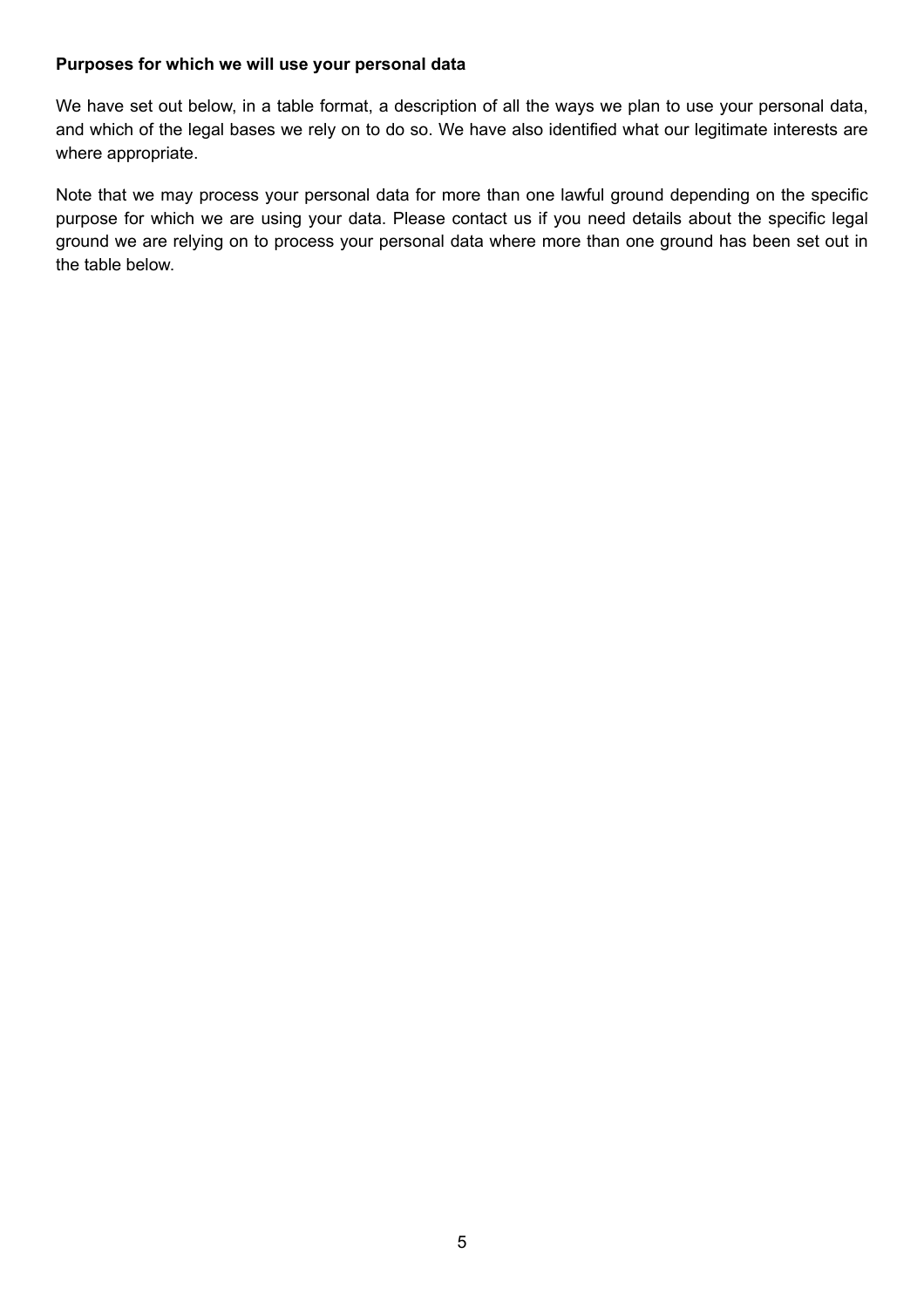| <b>Purpose/Activity</b>                                                                                                                                                                                     | Type of data                        | Lawful basis for processing including<br>basis of legitimate interest                                                                                                                                                                                 |
|-------------------------------------------------------------------------------------------------------------------------------------------------------------------------------------------------------------|-------------------------------------|-------------------------------------------------------------------------------------------------------------------------------------------------------------------------------------------------------------------------------------------------------|
| To register you as a new<br>customer                                                                                                                                                                        | (a) Identity                        | Performance of a contract with you                                                                                                                                                                                                                    |
|                                                                                                                                                                                                             | (b) Contact                         |                                                                                                                                                                                                                                                       |
| To process and deliver your order<br>including:                                                                                                                                                             | (a) Identity                        | (a) Performance of a contract with you                                                                                                                                                                                                                |
|                                                                                                                                                                                                             | (b) Contact                         | (b) Necessary for our legitimate interests                                                                                                                                                                                                            |
| (a) Manage payments, fees and<br>charges                                                                                                                                                                    | (c) Financial                       | (to recover debts due to us)                                                                                                                                                                                                                          |
| (b) Collect and recover money<br>owed to us                                                                                                                                                                 | (d) Transaction                     |                                                                                                                                                                                                                                                       |
|                                                                                                                                                                                                             | (e) Marketing and<br>Communications |                                                                                                                                                                                                                                                       |
| To manage our relationship with<br>you which will include:<br>(a) Notifying you about changes                                                                                                               | (a) Identity                        | (a) Performance of a contract with you                                                                                                                                                                                                                |
|                                                                                                                                                                                                             | (b) Contact                         | (b) Necessary to comply with a legal                                                                                                                                                                                                                  |
|                                                                                                                                                                                                             | (c) Profile                         | obligation                                                                                                                                                                                                                                            |
| to our terms or privacy policy<br>(b) Asking you to leave a review<br>or take a survey                                                                                                                      | (d) Marketing and<br>Communications | (c) Necessary for our legitimate interests<br>(to keep our records updated and to study<br>how customers use our products/<br>services)                                                                                                               |
| To enable you to partake in a<br>prize draw, competition or<br>complete a survey                                                                                                                            | (a) Identity                        | (a) Performance of a contract with you                                                                                                                                                                                                                |
|                                                                                                                                                                                                             | (b) Contact                         | (b) Necessary for our legitimate interests<br>(to study how customers use our                                                                                                                                                                         |
|                                                                                                                                                                                                             | (c) Profile                         |                                                                                                                                                                                                                                                       |
|                                                                                                                                                                                                             | (d) Usage                           | products/services, to develop them and<br>grow our business)                                                                                                                                                                                          |
|                                                                                                                                                                                                             | (e) Marketing and<br>Communications |                                                                                                                                                                                                                                                       |
| To administer and protect our $\vert$ (a) Identity<br>business and this website<br>(including troubleshooting, data<br>analysis, testing, system<br>maintenance, support, reporting<br>and hosting of data) |                                     | (a) Necessary for our legitimate interests<br>(for running our business, provision of<br>administration and IT services, network<br>security, to prevent fraud and in the<br>context of a business reorganisation or<br>group restructuring exercise) |
|                                                                                                                                                                                                             | (b) Contact                         |                                                                                                                                                                                                                                                       |
|                                                                                                                                                                                                             | (c) Technical                       |                                                                                                                                                                                                                                                       |
|                                                                                                                                                                                                             |                                     | (b) Necessary to comply with a legal<br>obligation                                                                                                                                                                                                    |
| To deliver relevant website<br>content and advertisements to<br>you and measure or understand<br>the effectiveness of the<br>advertising we serve to you                                                    | (a) Identity                        | Necessary for our legitimate interests (to                                                                                                                                                                                                            |
|                                                                                                                                                                                                             | (b) Contact                         | study how customers use our products/<br>services, to develop them, to grow our                                                                                                                                                                       |
|                                                                                                                                                                                                             | (c) Profile                         | business and to inform our marketing<br>strategy)                                                                                                                                                                                                     |
|                                                                                                                                                                                                             | (d) Usage                           |                                                                                                                                                                                                                                                       |
|                                                                                                                                                                                                             | (e) Marketing and<br>Communications |                                                                                                                                                                                                                                                       |
|                                                                                                                                                                                                             | (f) Technical                       |                                                                                                                                                                                                                                                       |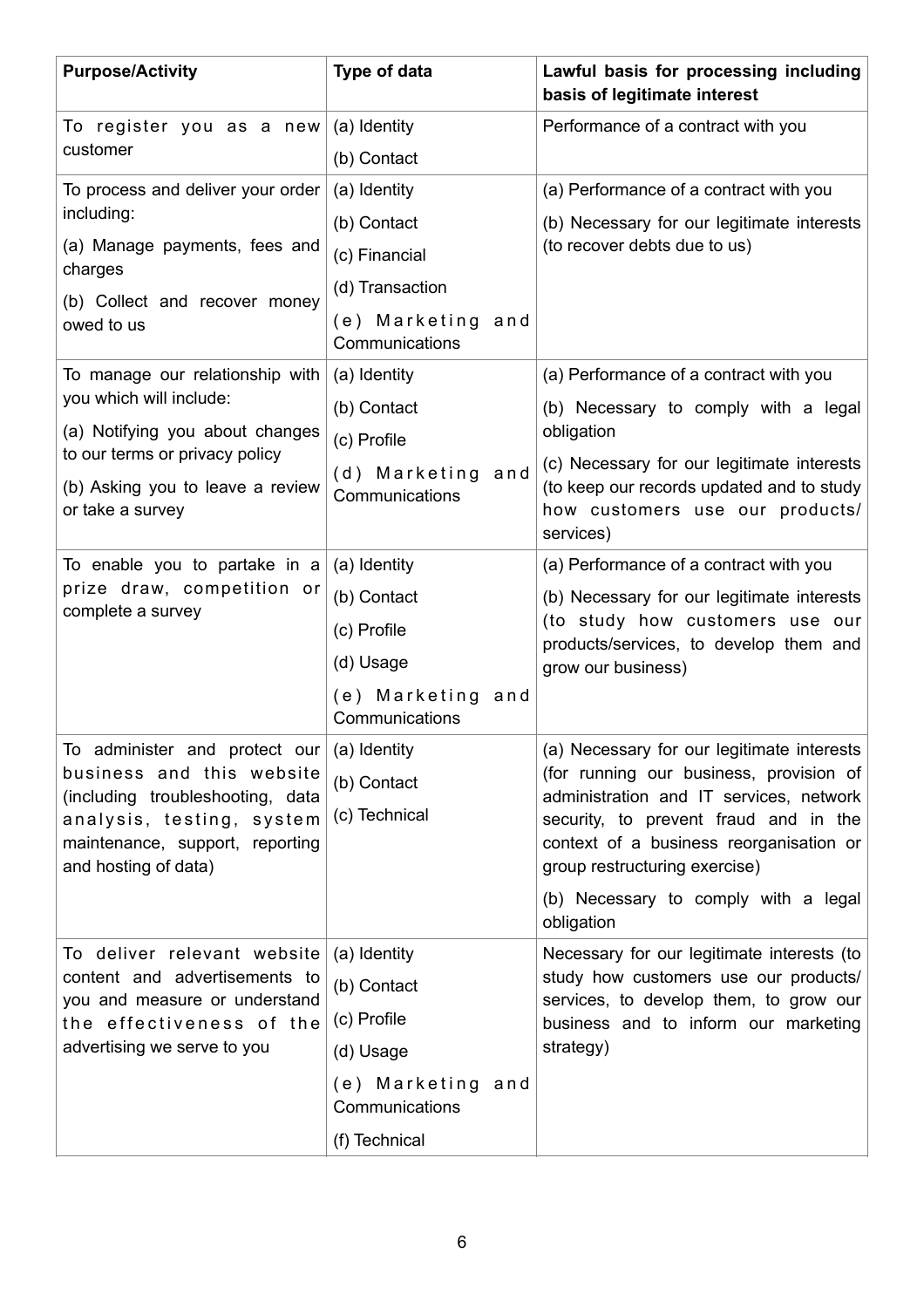| To use data analytics to improve<br>our website, products/services,<br>marketing, customer relationships<br>and experiences | (a) Technical<br>(b) Usage                                                                                      | Necessary for our legitimate interests (to<br>define types of customers for our<br>products and services, to keep our<br>website updated and relevant, to develop<br>our business and to inform our marketing<br>strategy) |
|-----------------------------------------------------------------------------------------------------------------------------|-----------------------------------------------------------------------------------------------------------------|----------------------------------------------------------------------------------------------------------------------------------------------------------------------------------------------------------------------------|
| To make suggestions and<br>recommendations to you about<br>goods or services that may be of<br>interest to you              | (a) Identity<br>(b) Contact<br>(c) Technical<br>(d) Usage<br>(e) Profile<br>(f) Marketing and<br>Communications | Necessary for our legitimate interests (to<br>develop our products/services and grow<br>our business)                                                                                                                      |

### **Marketing**

### **Promotional offers from us**

We may use your Identity, Contact, Technical, Usage and Profile Data to form a view on what we think you may want or need, or what may be of interest to you. This is how we decide which products, services and offers may be relevant for you (we call this marketing).

You will receive marketing communications from us if you have requested information from us or purchased [goods or services] from us and you have not opted out of receiving that marketing.

### **Third-party marketing**

We will get your express opt-in consent before we share your personal data with any third party for marketing purposes.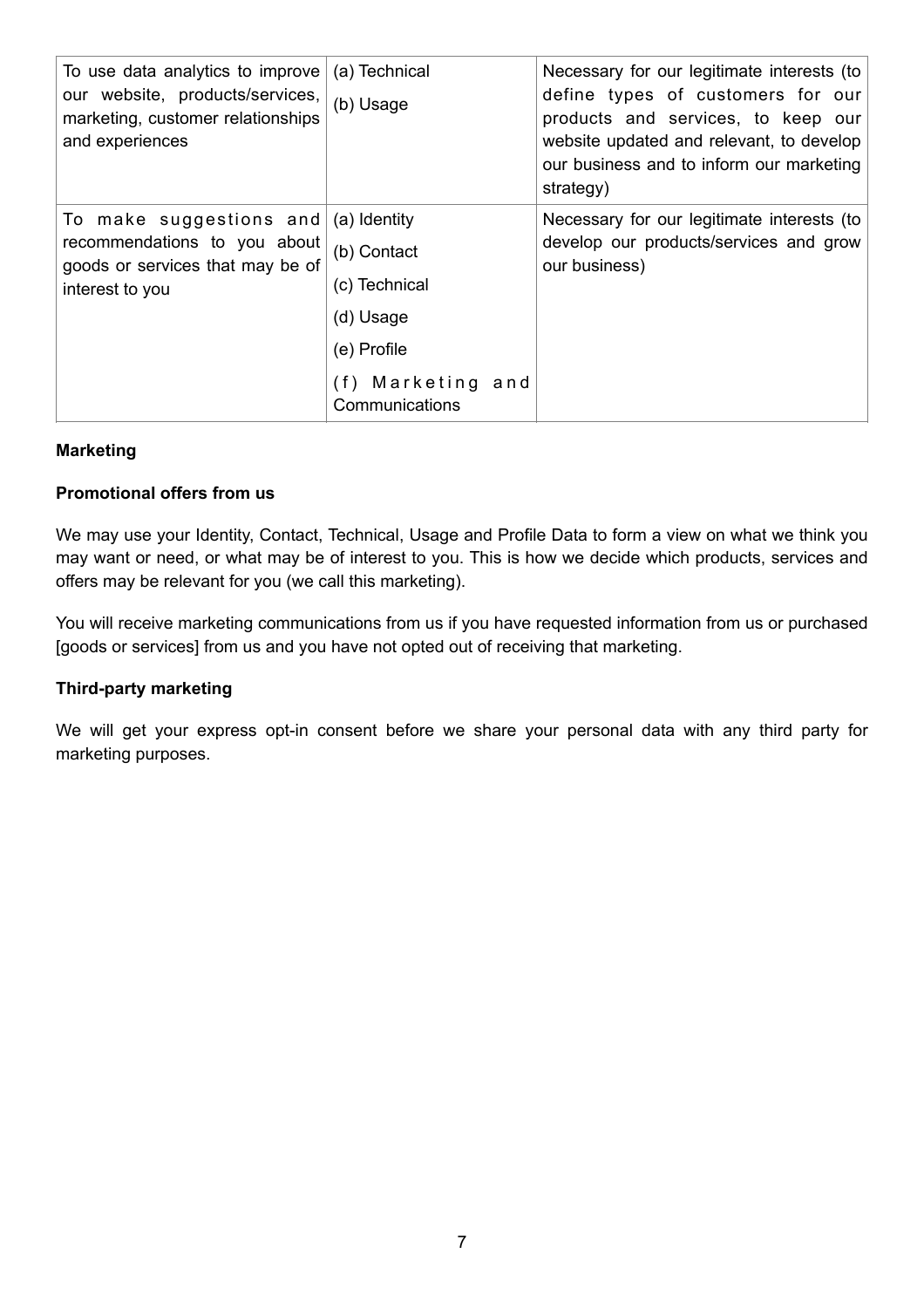# **Opting out**

You can ask us or third parties to stop sending you marketing messages by contacting us at any time.

Where you opt out of receiving these marketing messages, this will not apply to personal data provided to us as a result of [a product/service purchase, warranty registration, product/service experience or other transactions].

## **Cookies**

[You can set your browser to refuse all or some browser cookies, or to alert you when websites set or access cookies. If you disable or refuse cookies, please note that some parts of this website may become inaccessible or not function properly. For more information about the cookies we use, please see [LINK TO YOUR COOKIE POLICY **1.1** 

## **Change of purpose**

We will only use your personal data for the purposes for which we collected it, unless we reasonably consider that we need to use it for another reason and that reason is compatible with the original purpose. If you wish to get an explanation as to how the processing for the new purpose is compatible with the original purpose, please contact us.

If we need to use your personal data for an unrelated purpose, we will notify you and we will explain the legal basis which allows us to do so.

Please note that we may process your personal data without your knowledge or consent, in compliance with the above rules, where this is required or permitted by law.

### **5. Disclosures of your personal data**

We require all third parties to respect the security of your personal data and to treat it in accordance with the law. We do not allow our third-party service providers to use your personal data for their own purposes and only permit them to process your personal data for specified purposes and in accordance with our instructions.

### **6. International transfers**

We do not transfer your personal data outside the UK.

### **7. Data security**

We have put in place appropriate security measures to prevent your personal data from being accidentally lost, used or accessed in an unauthorised way, altered or disclosed. In addition, we limit access to your personal data to those employees, agents, contractors and other third parties who have a business need to know. They will only process your personal data on our instructions and they are subject to a duty of confidentiality.

We have put in place procedures to deal with any suspected personal data breach and will notify you and any applicable regulator of a breach where we are legally required to do so.

## **8. Data retention**

**How long will you use my personal data for?**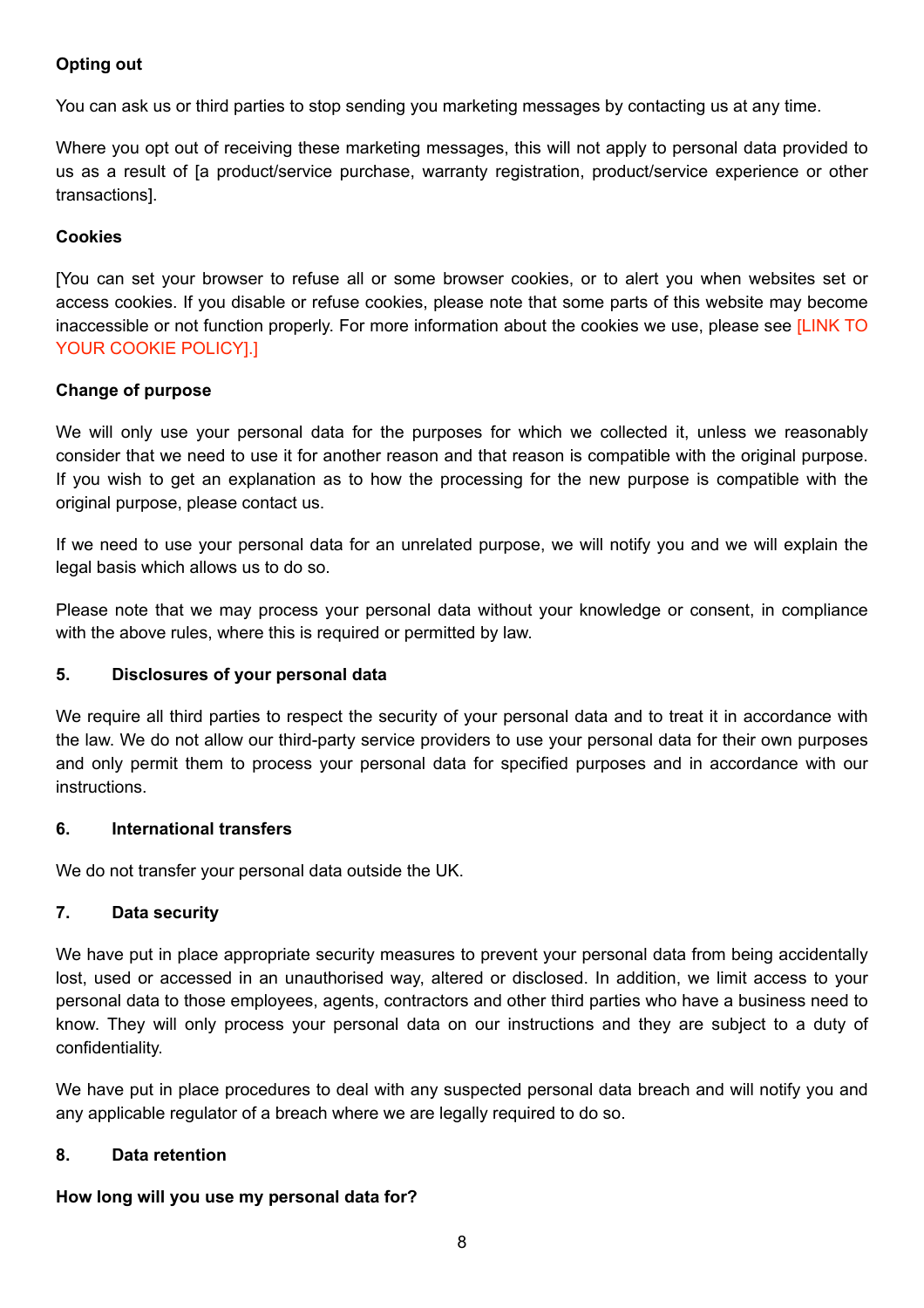We will only retain your personal data for as long as reasonably necessary to fulfil the purposes we collected it for, including for the purposes of satisfying any legal, regulatory, tax, accounting or reporting requirements. We may retain your personal data for a longer period in the event of a complaint or if we reasonably believe there is a prospect of litigation in respect to our relationship with you.

To determine the appropriate retention period for personal data, we consider the amount, nature and sensitivity of the personal data, the potential risk of harm from unauthorised use or disclosure of your personal data, the purposes for which we process your personal data and whether we can achieve those purposes through other means, and the applicable legal, regulatory, tax, accounting or other requirements.

By law we have to keep basic information about our customers (including Contact, Identity, Financial and Transaction Data) for [six] years after they cease being customers for [tax] purposes.]

In some circumstances you can ask us to delete your data: see [*your legal rights*] below for further information.

In some circumstances we will anonymise your personal data (so that it can no longer be associated with you) for research or statistical purposes, in which case we may use this information indefinitely without further notice to you.

## **9. Your legal rights**

Under certain circumstances, you have rights under data protection laws in relation to your personal data. Please click on the links below to find out more about these rights: http://www.gov.uk/data-protection

If you wish to exercise any of the rights set out above, please contact us.

### **No fee usually required**

You will not have to pay a fee to access your personal data (or to exercise any of the other rights). However, we may charge a reasonable fee if your request is clearly unfounded, repetitive or excessive. Alternatively, we could refuse to comply with your request in these circumstances.

### **What we may need from you**

We may need to request specific information from you to help us confirm your identity and ensure your right to access your personal data (or to exercise any of your other rights). This is a security measure to ensure that personal data is not disclosed to any person who has no right to receive it. We may also contact you to ask you for further information in relation to your request to speed up our response.

### **Time limit to respond**

We try to respond to all legitimate requests within one month. Occasionally it could take us longer than a month if your request is particularly complex or you have made a number of requests. In this case, we will notify you and keep you updated.

### **10. Glossary**

**LAWFUL BASIS**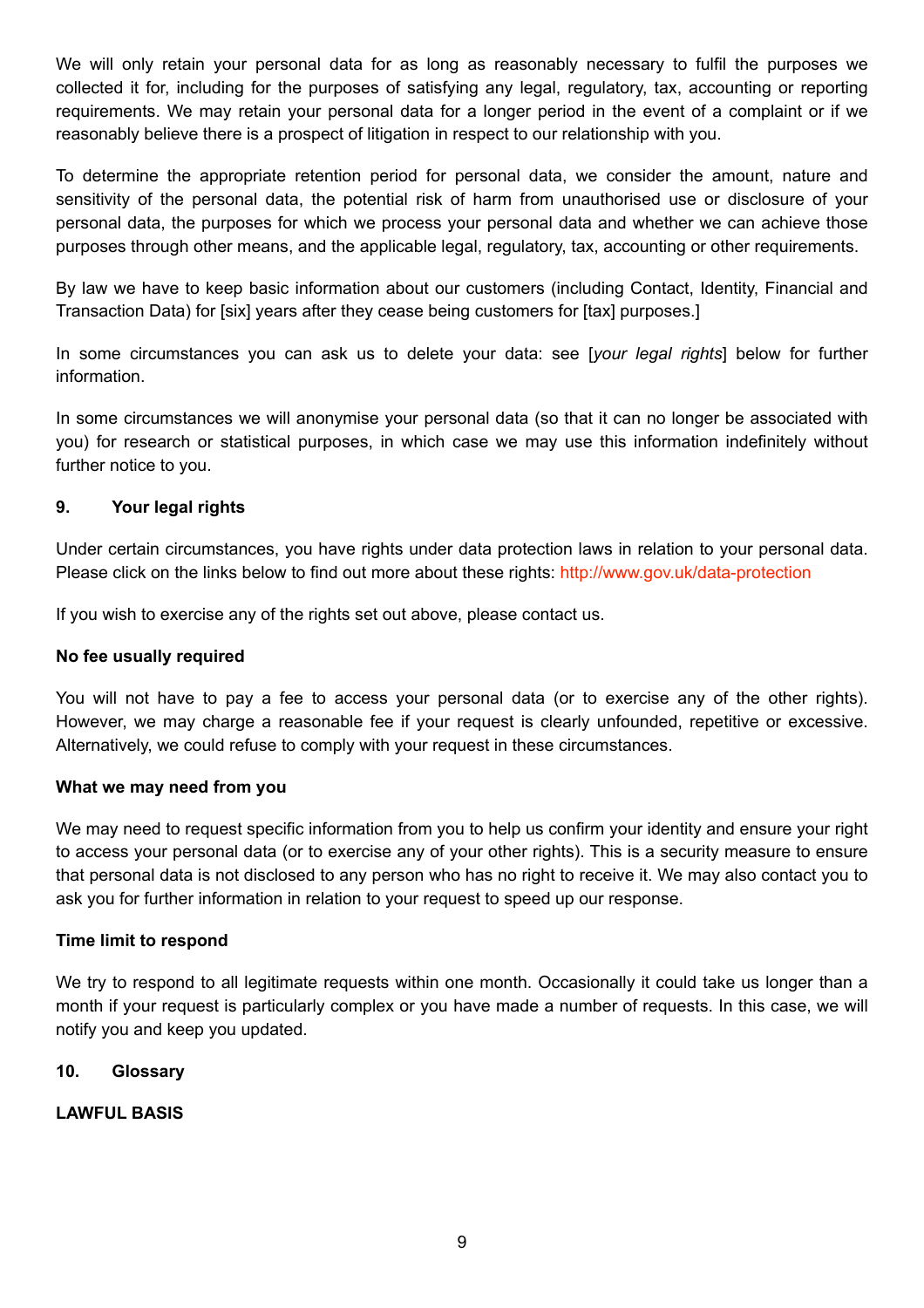**Legitimate Interest** means the interest of our business in conducting and managing our business to enable us to give you the best service/product and the best and most secure experience. We make sure we consider and balance any potential impact on you (both positive and negative) and your rights before we process your personal data for our legitimate interests. We do not use your personal data for activities where our interests are overridden by the impact on you (unless we have your consent or are otherwise required or permitted to by law). You can obtain further information about how we assess our legitimate interests against any potential impact on you in respect of specific activities by contacting us.

**Performance of Contract** means processing your data where it is necessary for the performance of a contract to which you are a party or to take steps at your request before entering into such a contract.

**Comply with a legal obligation** means processing your personal data where it is necessary for compliance with a legal obligation that we are subject to.

## **THIRD PARTIES**

## **Internal Third Parties**

Other companies in the Morewood Group [acting as joint controllers or processors] and who are based in the UK and provide IT and system administration services and undertake leadership reporting.

## **External Third Parties**

- Service providers [acting as processors] based in the UK who provide [IT and system administration services].
- Professional advisers [acting as processors or joint controllers] including lawyers, bankers, auditors and insurers based in the UK who provide [consultancy, banking, legal, insurance and accounting services].
- HM Revenue & Customs, regulators and other authorities acting as processors or joint controllers based in the UK who require reporting of processing activities in certain circumstances.

### **YOUR LEGAL RIGHTS**

You have the right to:

**Request access** to your personal data (commonly known as a "data subject access request"). This enables you to receive a copy of the personal data we hold about you and to check that we are lawfully processing it.

**Request correction** of the personal data that we hold about you. This enables you to have any incomplete or inaccurate data we hold about you corrected, though we may need to verify the accuracy of the new data you provide to us.

**Request erasure** of your personal data. This enables you to ask us to delete or remove personal data where there is no good reason for us continuing to process it. You also have the right to ask us to delete or remove your personal data where you have successfully exercised your right to object to processing (see below), where we may have processed your information unlawfully or where we are required to erase your personal data to comply with local law. Note, however, that we may not always be able to comply with your request of erasure for specific legal reasons which will be notified to you, if applicable, at the time of your request.